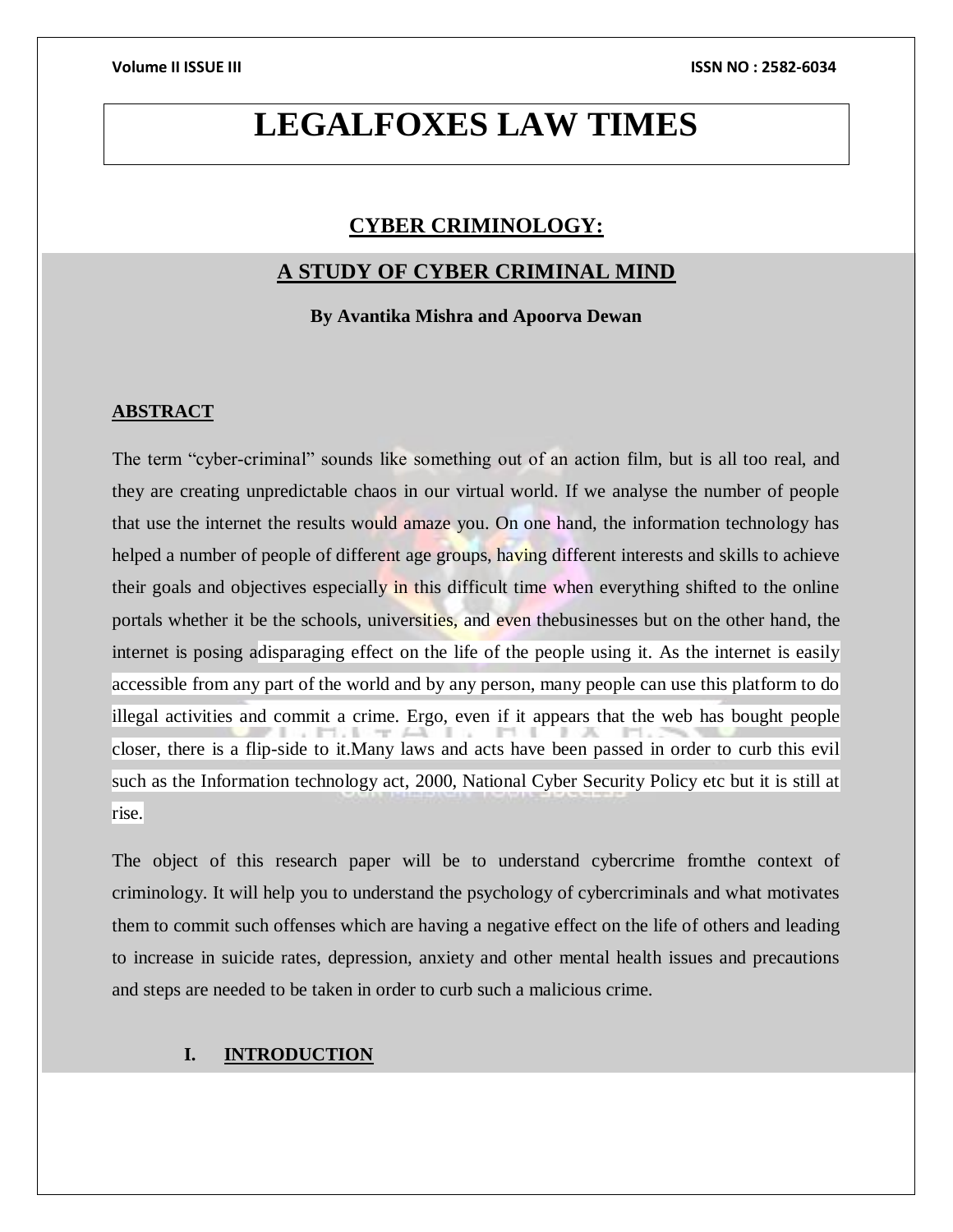$\overline{a}$ 

The easy access to the use of computers has exorbitantly affected the way in which individuals from all around the world carry out their lives.The substantial improvements in the cyberspace are assisting in making the lifestyle of people more laid back and comfortable but theirsquander can have an extremely negative ramification on the lives of people.

Almost every netizen has encountered at some point in their life one if not many cybercrimes against them, be it attack on their privacy or their very identity. These criminals are getting together on the platform known as "Dark Web" in order to effectively commit crimes anonymously. The paedophiles are using these platforms to sexually abuse or assault the minors, people are being bullied and even stalked to the extent that they are facing mental health issues such as depression, anxiety, insomnia and even suicidal thoughts.

To acknowledge what these people are contriving by effectuating such redundant strain on other people's life by doing acts such as cyber bulling, aggression, stalking and many more such deeds and for understanding what really motivates them to do all these spiteful activities various traditional criminological and psychological theories are explained below in relation to cybercrime:

1. **Rational Choice Theory<sup>1</sup> :** This theory is a result of classical school of criminology. As per this theory people rationally make a choice in life, ifa person is given two options, he would analyse those options and choose the one which he thinks will benefit him the most at present,even if the choice made can have a negative impact in future like paying monetary or legal sanction or loss of respect in the society. YOUR SUCCESS"

For instance, while committing the crime of piracy an individual will consider that if he bought the movie instead of downloading it, it would have costed him a certain sum of money but if he downloads it in this way he may or may not be caught for the same so as the benefit outweigh the negative he will go for the later one.

Therefore, according to this theory a cybercriminal like any other criminal does the offence after thinking rationally and forextrinsic benefit such as money, or some other material benefit, as well as intrinsic benefit for instance happiness, thrill etc.

<sup>1</sup> Rational choice theory *available at*https://www.investopedia.com/terms/r/rational-choice-theory.asp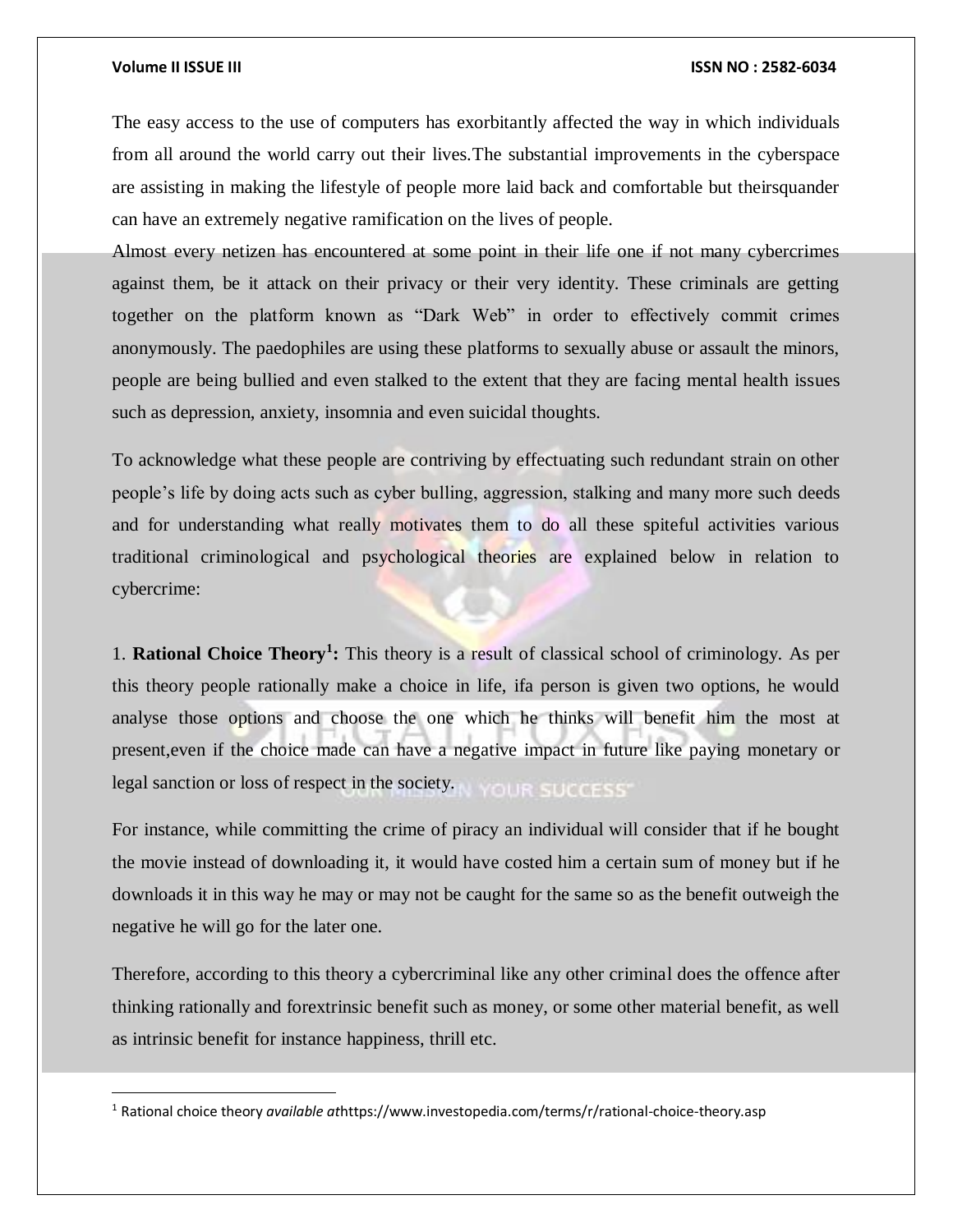2. **Self-control theory<sup>2</sup> :**The self-control theory was propounded by M. R. Gottfredson and Hirschi in the year 1990. This theory aimed to institute a general theory of crime. This theory specifies that every human have capability or tendency of committing an offence if he gets a chance to do it. But not everyone becomes a criminal this is due to the distinction in the level of self-control of each individual.

The main reason of commission of an offence is lack of self-control. People usually acquire the skill of self-control with age due to the hormonal development, meeting different people, education and the legal sanctions that they will have to undergo if caught.

A person who has lower self- control will be more susceptible to engaging in criminal activities such as usage of drugs or abuse to alcohol. These people as they lack in self-control are risktaking, adventurous, impulsive, and insensitive to others.

Therefore, the lower an individual's self-control, lower will be the perceived risks of formal and informal sanctions against the offences related to the computers.

3. **Deterrence Theory<sup>3</sup> :** Deterrence theory of crime was formulated by [Cesare](https://en.wikipedia.org/wiki/Cesare_Beccaria)  [Beccaria](https://en.wikipedia.org/wiki/Cesare_Beccaria) and [Jeremy Bentham](https://en.wikipedia.org/wiki/Jeremy_Bentham) as a means to explain the crime and to develop a method to reduce it. It was believed by them that there was no evil in people, this was in contrary to what criminologists of that era assumed. As per Beccaria, Crime was rather a result of inadequate law. He speculated that how effective a law is would depend on how the punishments are supervised.

If the punishment of doing an offence outweighs the reward a person will not commit an offence as a criminal would choose to either follow or break the law after scrutinizing the risk and reward of their actions. For instance, Ram and some of his friends were coming back from school when someone suggested breaking the window of the principle's car. Ram thought 'that if he gets caught, he will get in a lot of trouble'. As Ram did not want to get into any hassle, he decided not to break the window and went home. This is how deterrence plays an important role in making people obey the law.

l

<sup>&</sup>lt;sup>2</sup> "Self-control theory" *available at* http://criminal-justice.iresearchnet.com/criminology/theories/self-control-theory/

<sup>3</sup> Patrick M. Morgan "The concept of deterrence and deterrence theory" 2017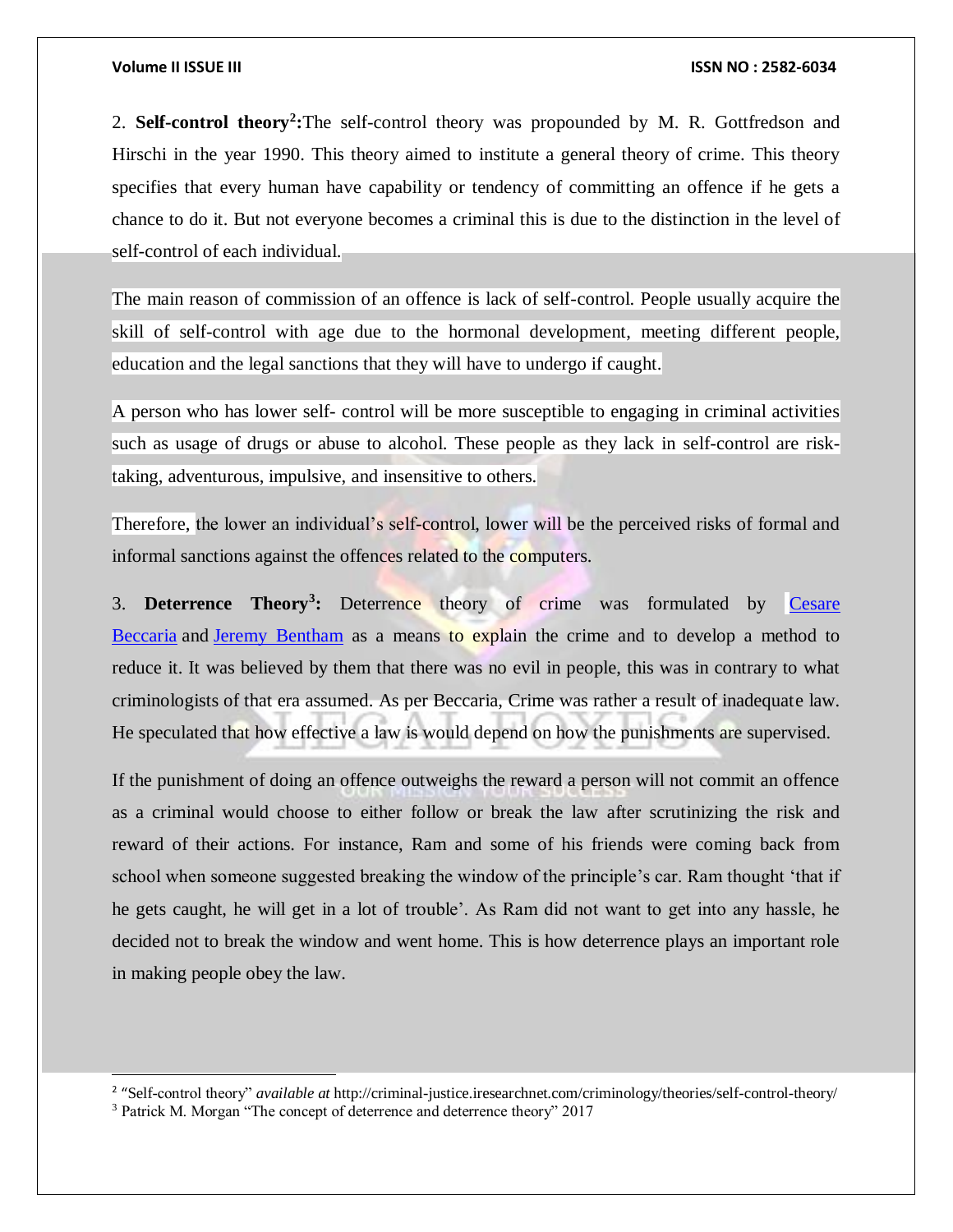As the cases of Cybercrime is on the rise, it can be said that the law for the same is ineffective. Cybercriminals believe that they can easily escape the liability as legal sanctions regarding cybercrime is not stringent. Ergo, this transgression can only be stopped if the perceived deterrence on commission of a cybercrime is stronger so that the discern external and internal benefit seem unfavourable.

4. **Routine Activity Theory<sup>4</sup> :**Routine activity theory also presumes that delinquents are rational and sybaritic. This theory is one of the main theories of 'environmental criminology'.

The RAT theory states that the occurrence of a criminal offence takes place when three components or elements come together. First, an *accessible target* which can be any person, thing or place which is easily available and hold some value to the offender. Second, *absence of a guardian* who is capable and could protect the target, it can be security guards, friends, neighbours or even a lock or security cameras and the last one is *presence of amotivated offenderwho thinks that the target is vulnerable and the guardian is absent.*<sup>5</sup>

To ascertain a criminal activity all three of these elements must come together. If any one or more of these requisite elementsare not present, the chances of occurrence of a crime is reduced.

In 2006 *Alshalan* a criminologist while applying Routine Activity theory to cybercrime argued that the netizens who more often use the internet are more likely to be targeted by a motivated offender. He further said, the people who divulge their financial and personal information more on the online space are at more risk of cyber victimisation. Therefore, it can be said that not everyone faces the same level of risk, for some the risk is more in comparison to others. But generally, cyberspace itself is a very tricky place. No one is completely safe or secured.

Choi in 2008 through his research found that people who are engaged in certain activities are at more risk of being a victim of cybercrime. These activities incudes downloading freeware programs, games, music or videos.

4 Jordanne Morrow "Routine Activity theory" *available at* 

https://criminology.fandom.com/wiki/Routine\_Activity\_Theory

5 "Components of Routine activity theory" *available at*

http://www.crimeprevention.nsw.gov.au/Documents/routine\_activity\_factsheet\_nov2014.pdf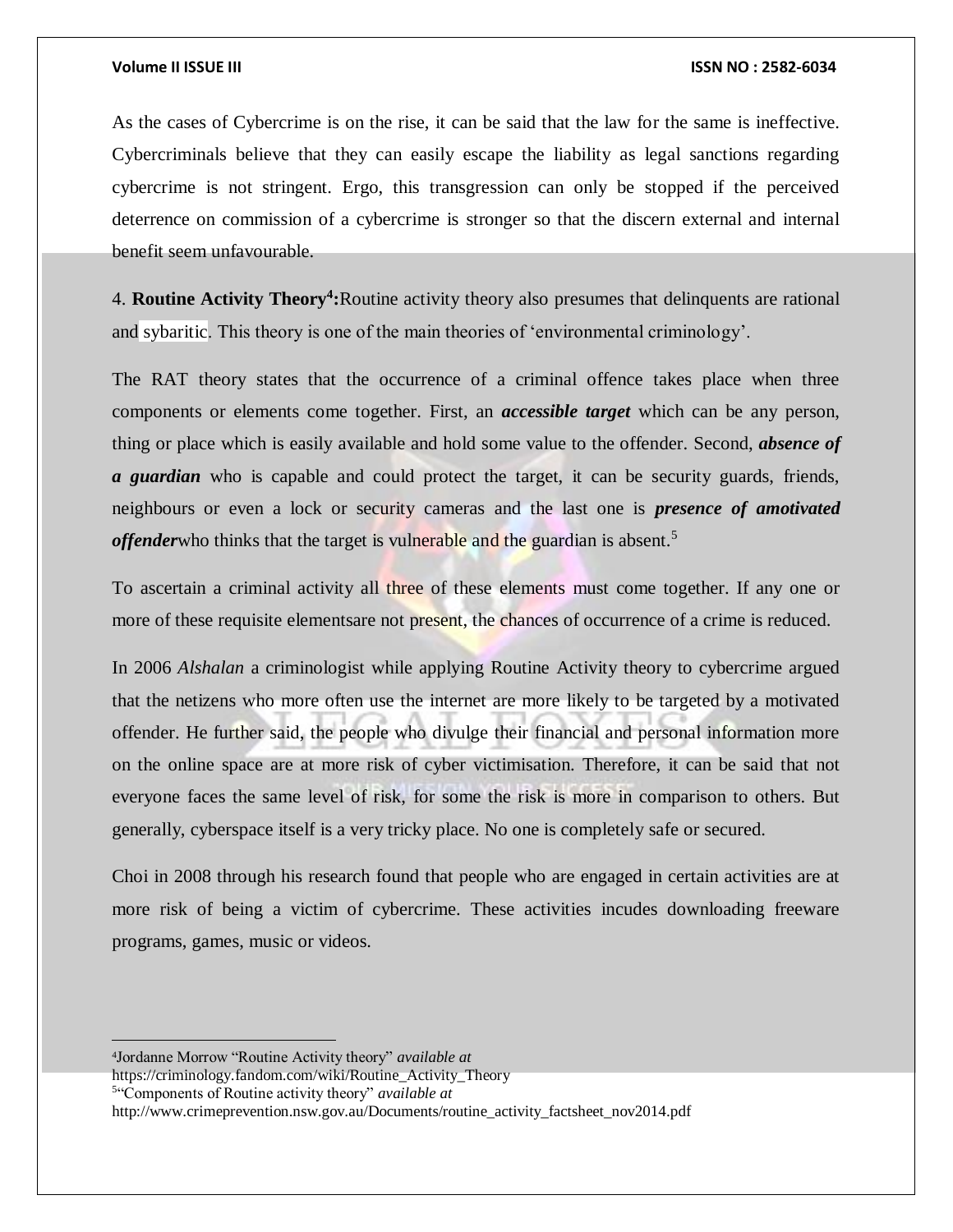$\overline{a}$ 

Therefore, in accordance with Routine Activity Theory it can be said that in order to reduce victimization we have to educate the people who are more exposed to the internet on what precautions are to be taken so that a motivated offender cannot gain access to them.

5. **Sykes and Matza's Theory of Neutralization<sup>6</sup> :** This theory was proposed by Gresham Skyes and David Matza, who argued that every individual have a set of moral belief that stop them from committing an offence, so if they do something that would go against their norms, they will feel extreme guilt and shame. In order to become a delinquent, they first neutralize their guilt. This technique puts them in a temporary delusion which makes them believe that what they are doing is not wrong. Hence, these morals that stop a person from doing a wrongful act are blocked, which allow them to do criminal activities without feeing any burden of causing harm to their positive self-assessment.

Skyes and Matza gave five neutralization techniques:1. Denial of responsibility 2. Denial of injury 3. Denial of victims 4. Appeal to higher loyalties 5. Condemnation of condemners

In these techniques, the individual tries to shift the blame from himself to any person or thing or circumstance around him and believes that what he is doing is harmless or that the victim deserved this kind of behaviour or they assume that it is fine to break the norms by being loyal to someone higher to them. These can be understood by the following instances, A researcher Copes in 2003 through his research found that the people who joyride someone else's car are convinced that they are not causing any harm to anyone as afterwards they return the car to its original owner or we can look into the case of **[Josef Fritzl](https://www.dailymail.co.uk/news/article-562377/Pictured-Inside-cellar-father-locked-daughter-24-years-repeatedly-raped-her.html)<sup>7</sup>**who held his daughter in the basement for a period of over 20 years as a sex slave and had seven children with her, and none of them had seen the sunlight. When fritzel got arrested finally and asked why he did that, he **denied the injury** and said that he should have let the older child one die instead of seeking help for her due to which he got caught.

So, this is how several cybercriminals try to justify their unlawful act.

<sup>6</sup> "Neutralization theory" *available at* https://www.oxfordbibliographies.com/view/document/obo-9780195396607/obo-9780195396607-

<sup>0140.</sup>xml#:~:text=Sykes%20and%20Matza%20outlined%20five,loyalties%2C%20and%20condemnation%20of%2 0condemners.

<sup>7</sup> Bec Heim "The terrifying tale of Josef Fritzel and his bunkers of horrors" 2008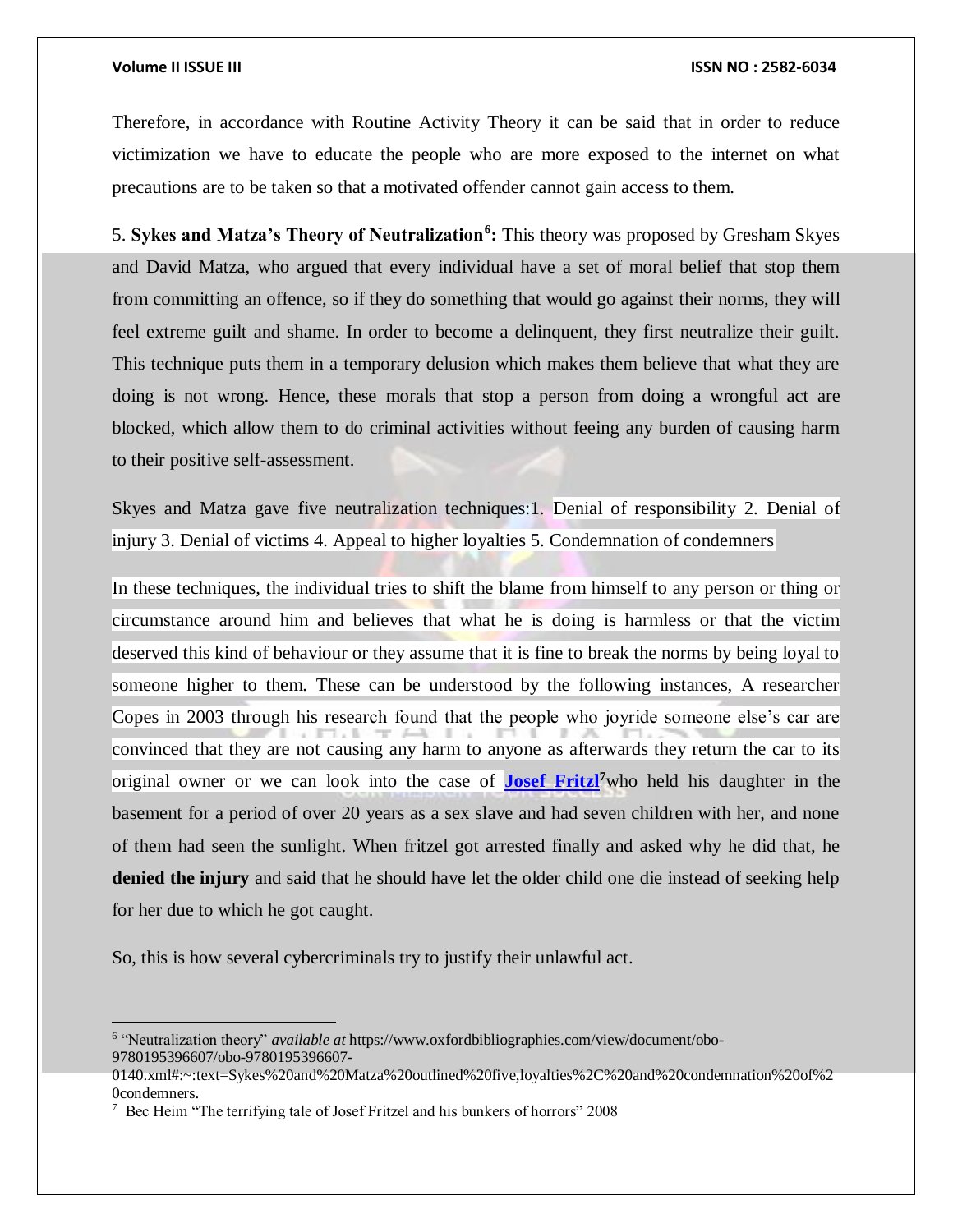All these theories will be discussed in detail while explaining various kinds of cybercrimes such as hacking, morphing, phishing etc.

### **II. SOME OF THE MOST PREVALANT CYBERCRIMES ARE:**

In this research paper, the main focus will be on some of the cybercrimes which need more attention than the others, such as - Child pornography and Child grooming which are having a devilish effect on life of children who are being trafficked and abused for this purpose. Hacking which is not only affecting the life of some individuals but are giving rise to terror activities and disrupting multi-billion-dollar companies by gaining unauthorized access to their data. Cybervictimization which is one of the core causes of high depression and suicide rates in the  $21<sup>st</sup>$ Century and digital piracy that is causing millions of job losses in the entertainment industry. These cyber crimes have been explained below:

- 1. Hacking: The gaining of unauthorized access to data in a system or computer.<sup>8</sup>
- 2. Child Pornography: It isany visual depiction of sexually explicit conduct involving a minor (persons less than 18 years old). $9$
- 3. Grooming: The action by a paedophile of preparing a child for a meeting, especially via an Internet chat room, with the intention of committing a sexual offence.<sup>10</sup>
- 4. Cyber Victimization<sup>11</sup>: Itrefers to the process of exploiting, terrorizing and tormenting others by the use of information and communication technologies
- 5. Digital Piracy<sup>12</sup>: Itrefers to the illegal act of duplicating, copying, or sharing a digital work without the permission of the copyright holder, a violation of copyright laws.

9 "Child pornography" *available at*https://www.justice.gov/criminal-ceos/child-

 $\overline{a}$ 

<sup>8</sup>Merriam-Webster's Collegiate **Dictionary** (10th ed.). (1999)

pornography#:~:text=Child%20pornography%20is%20a%20form,less%20than%2018%20years%20old). <sup>10</sup>"Grooming" *available at*

https://www.collinsdictionary.com/dictionary/english/grooming#:~:text=Grooming%20refers%20to%20the%20thin gs,hair%2C%20and%20skin%20look%20nice.

<sup>11</sup> "Cyber victimization" *available at*

https://www.frontiersin.org/articles/10.3389/fpsyg.2019.01159/full#:~:text=The%20term%20cyber%2Daggression %20is,et%20al.%2C%202018b).

<sup>&</sup>lt;sup>12</sup> Jason R ingram "Digital Piracy"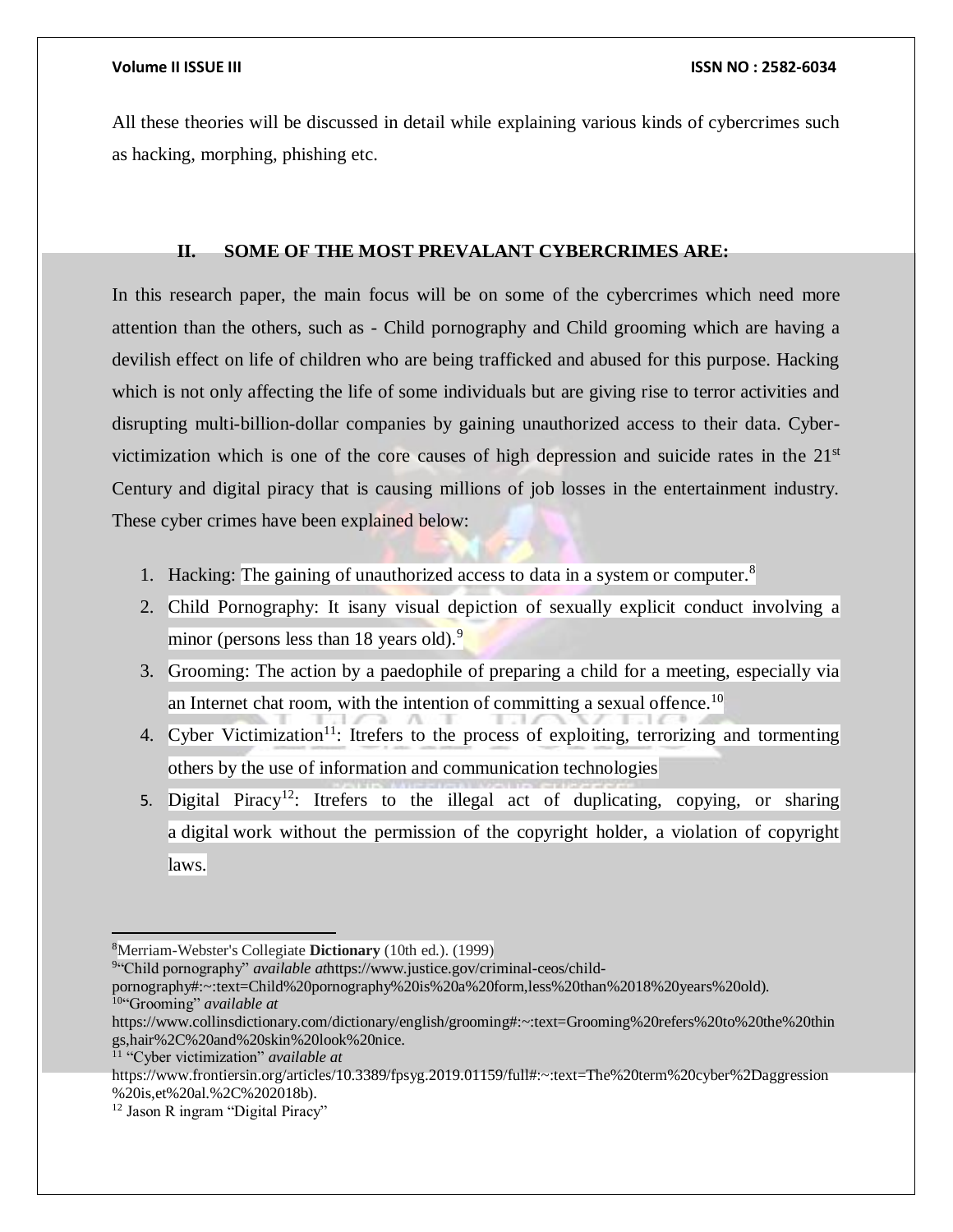### **III. HACKING: THE ART OF EXPLOITATION**

When we think about hacking various questions pop in our head like who was the first person to ever think about stealing data and information through computers and why wasn't he stopped then and there?

The origin of the term "hacker" was in 1960s at MIT, back then no one really had any idea what a hacker was, they were viewed as geeks who sat locked in their room all day. A few of them who had some knowledge about computers use to think of them as geniuses who could push the computer systems beyond its limits<sup>13</sup>. But today hacking have become a cancer to the society. Various measures are being taken in order to upgrade the security level, but in one way or other they always find a way to take away crucial information by cracking into the system.

For a better understanding of what really goes on in the hacker's mind, what actually motivates him to commit such a grievance offence? We must first classify the hackers, on the basis of their behaviour and various motivation to understand them better. Various criminologists such as Landreth (1985), Chantler (1996), Post (1996), Parker (1998), Rogers (1999) and many more, tried to classify this diverse community of hackers into sub-categories.

The first attempt was made by Landreth<sup>14</sup> in 1985 who divided the hackers in accordance with the activities they were involved in. He divided them into five categories which were novice, student, tourist, cashier and thief. The **novice**was considered to be the least experienced one and their activities were appraised as trivial. The **students** were the pupil who were still in schools and colleges and instead of studying were exploring the computer systems. These students are usually bright and due to boredom engaged in these types of behaviour. The third sub-category are **tourists** who hacked to get some type of adventure out of it, they do such activities to get some thrill into their lives. The **cashier** was considered to be the worst of all the categories as

<sup>13</sup>"History of hacking" *available at*[https://www.helpnetsecurity.com/2002/04/08/the-history-of](https://www.helpnetsecurity.com/2002/04/08/the-history-of-hacking/#:~:text=It%20all%20began%20in%20the,FORTRAN%20and%20other%20older%20languages.&text=Then%20in%20the%20very%20early,to%20be%20used%20with%20UNIX)[hacking/#:~:text=It%20all%20began%20in%20the,FORTRAN%20and%20other%20older%20languages.&text=Th](https://www.helpnetsecurity.com/2002/04/08/the-history-of-hacking/#:~:text=It%20all%20began%20in%20the,FORTRAN%20and%20other%20older%20languages.&text=Then%20in%20the%20very%20early,to%20be%20used%20with%20UNIX) [en%20in%20the%20very%20early,to%20be%20used%20with%20UNIX](https://www.helpnetsecurity.com/2002/04/08/the-history-of-hacking/#:~:text=It%20all%20began%20in%20the,FORTRAN%20and%20other%20older%20languages.&text=Then%20in%20the%20very%20early,to%20be%20used%20with%20UNIX)

<sup>&</sup>lt;sup>14</sup> Bill Landreth, *Out of the inner circle: A hacker's guide to computer security* 1985 (Microsoft Press, U.S. (January 1, 1793)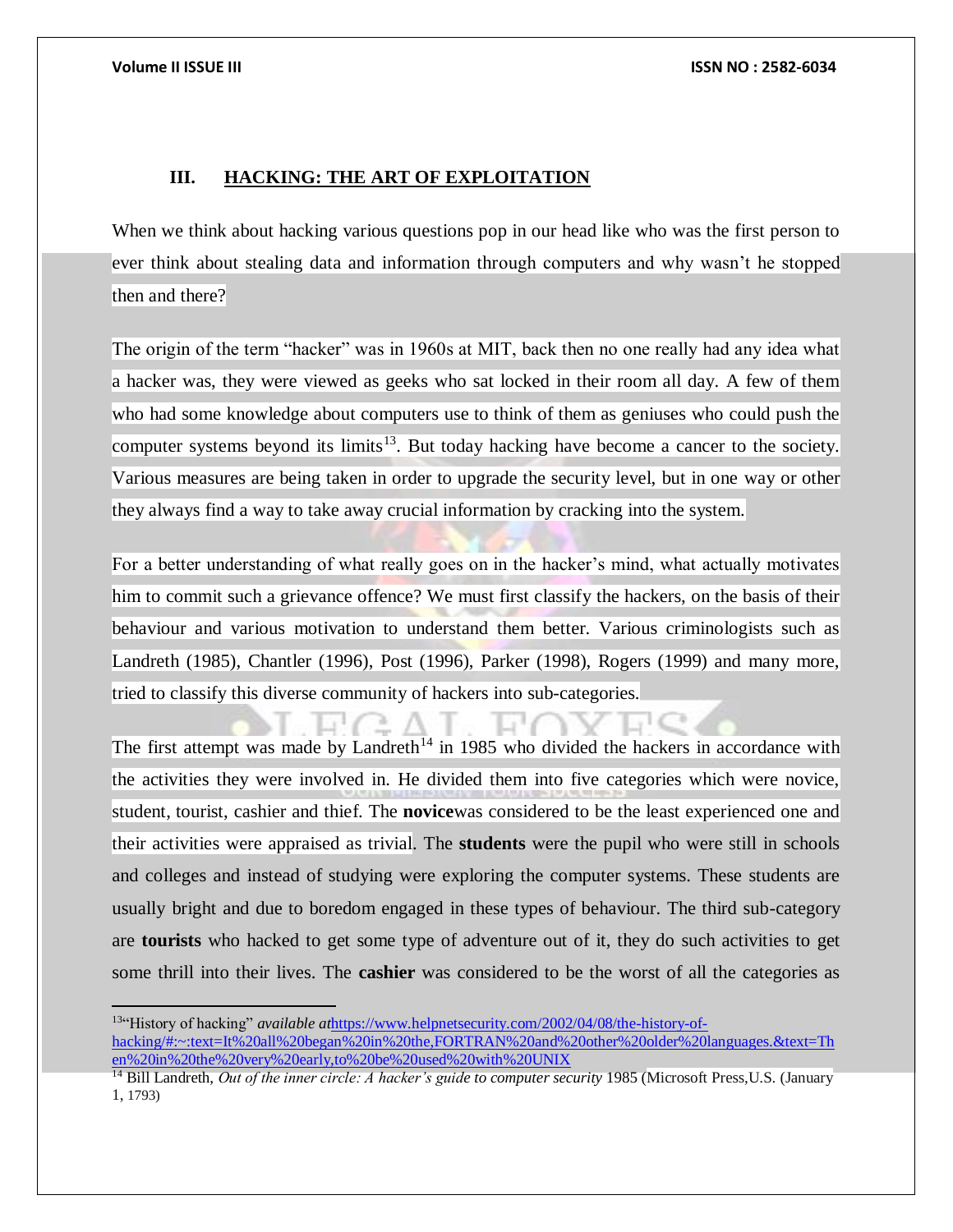$\overline{a}$ 

they were destructive and intentionally damaged the systems. The last category i.e. the **thieves**  were the most professional of all and hacked to gain some kind of profit.

After Landreth many criminologists tried to understand the hackers by classifying them into various subsets. But the most prominent of them is considered to be that of M. Rogers who argued that hackers are not homogeneous groups of people and classification was essential in order to understand their behaviour. His classification is considered to be the "new taxonomy". Rogers amalgamated all the classifications made by the previous criminologists and came up with the present classification, that consisted of seven categories: Newbie/tool kit (NT), Cyber punks (CP), Internals (IT), Coders (CD), old- guard hackers (OG), Professional criminals (PC) and cyber terrorists  $(CT)^{15}$ . This classification consisted of the hackers of the lowest ability such as Newbie and cyber punks to that of the highest potential i.e. the old guards and cyber terrorists. 70 percent of the hacking activitiesare done by the IT that are the internals who hack in the computer systems of their employers to attack them by taking advantage of their privilege and internal knowledge. To understand the reason for which a hacker commits such an offence some of these categories are explained below which will help us to get the wit of a hacker's mind:

The first category is that of a**Newbie**, which includes those people that are new to programming and hacking and generally consists of younger individuals who are attracted towards this aberrant behaviour by either through their friends or by watching some movies, they start believing that doing such things will make them appear "cool" and they will become more acceptable to their friends . They depend for learning these skills and planning their attack on pre-written pieces of software which is given the name tool kits. These tool-kits are very easily available by making a 2 mins search on the internet. These young people try to make their place in the hacker's community, for which it becomes necessary for them to commit a crime. As Rogers explained "The factors of low technical skills and knowledge, and eagerness to prove their worth, make for a dangerous combination". Hence, these newbies get themselves entangled into a dangerous side of the internet. The example of Newbie hacker is Mafia boy from Canada who was a 15 years old teen. He brought down the internet sites of Amazon, ebay, yahoo, Dell and many more.

<sup>15</sup>Marc Rogers "A new Hacker Taxonomy" Department of psychology, University of Manitoba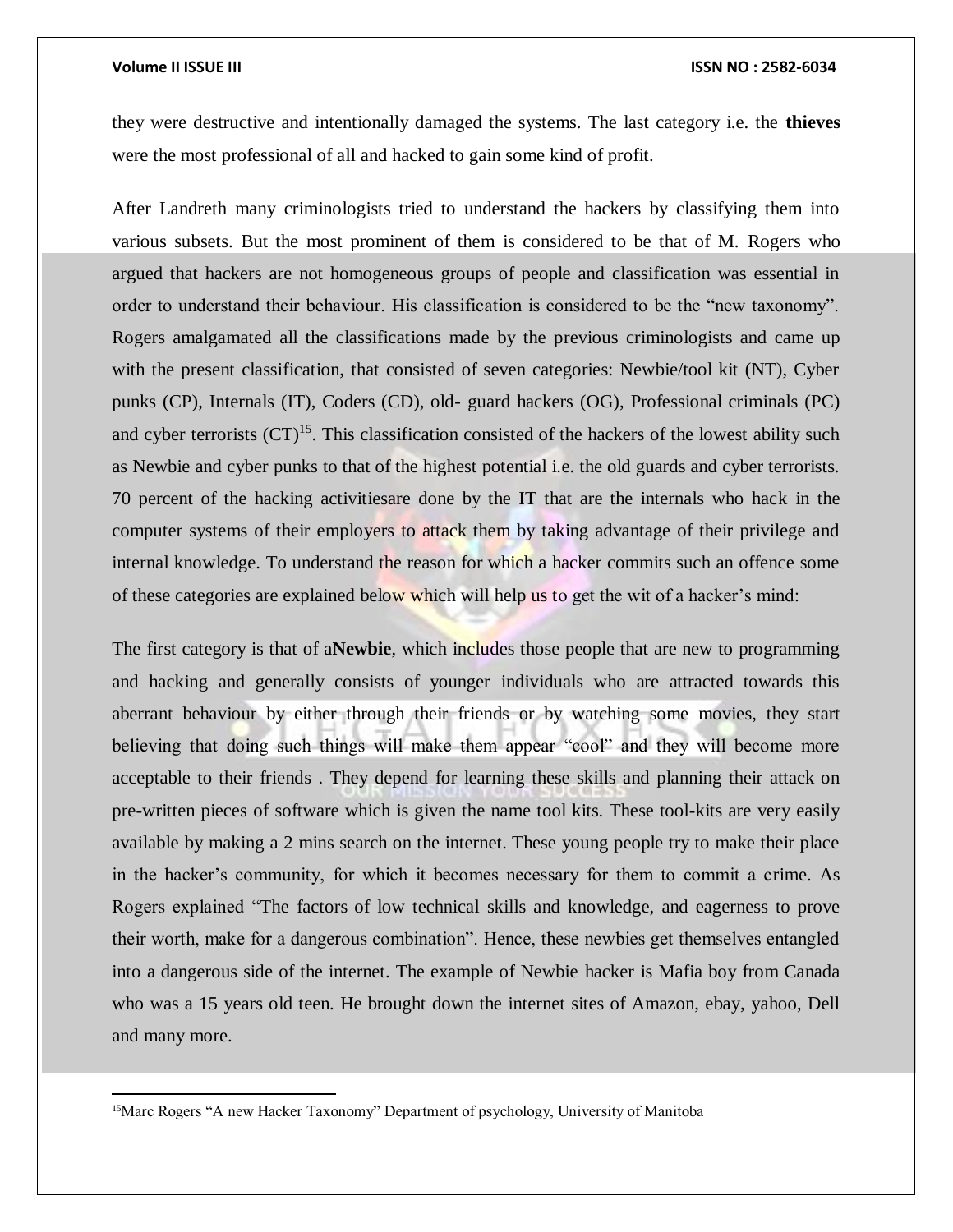$\overline{a}$ 

The second category is **Cyber punks (CP)**, these people have average programming and hacking capabilities. These individuals unlike the newbies create their own software, though these software are not very well written but they have better knowledge of the system they are going to attack. This is the category of people that we are most familiar with because they are the ones engaged in credit card number theft, sending us junk mail or spamming and other telecommunication thefts. They usually commit these crimes in order to get the attention of the media or for monetary gain. These people if caught are glorified by the media as their targets are very high-profiled people.

The third one is **Internals (IT)**, this group is usually made up of discontented employees or exemployees and use the privilege that they have been given by their employer for performing their jobs to attack their own organization. They violate the trust that their employer has on them for malice purposes such as revenge for being either unreasonably terminated or not getting recognition for their work and try to justify their action by believing that the organization deserved this. According to the criminologist Shaw "Identified risk factors of Internals that, when combined with the proper environmental factors (e.g., stress), trigger attacks".<sup>16</sup> The employees of the IT profession are usually engaged in this kind of activity.

The next is **Old guards (OG),** this is the category that writes the codes that are used by the newbies. These people are extremely skilled and they are more involved in writing scripts though they do not use them they post them on the online platform in order to encourage other members of the hacker society. This group is more interested in the intellectual endeavour and their primary motivation are new challenges. They don't cross the criminal line but are just captivated by the mental exercise it requires.

The last one is **Professional Criminals (PC),** this group is considered to be the most dangerous kind of hackers. These people are the real professional criminals and are usually part of the exsecret intelligence teams. Though they are considered to be the most dangerous of them all a very little information about them is available and they tend to never get caught. This group is motivated by monetary gains and usually work for very organized criminal groups. They are not

<sup>16</sup>Shaw and Lucas "Sony to Release 'the interview' in more than 300 Cinemas", 2014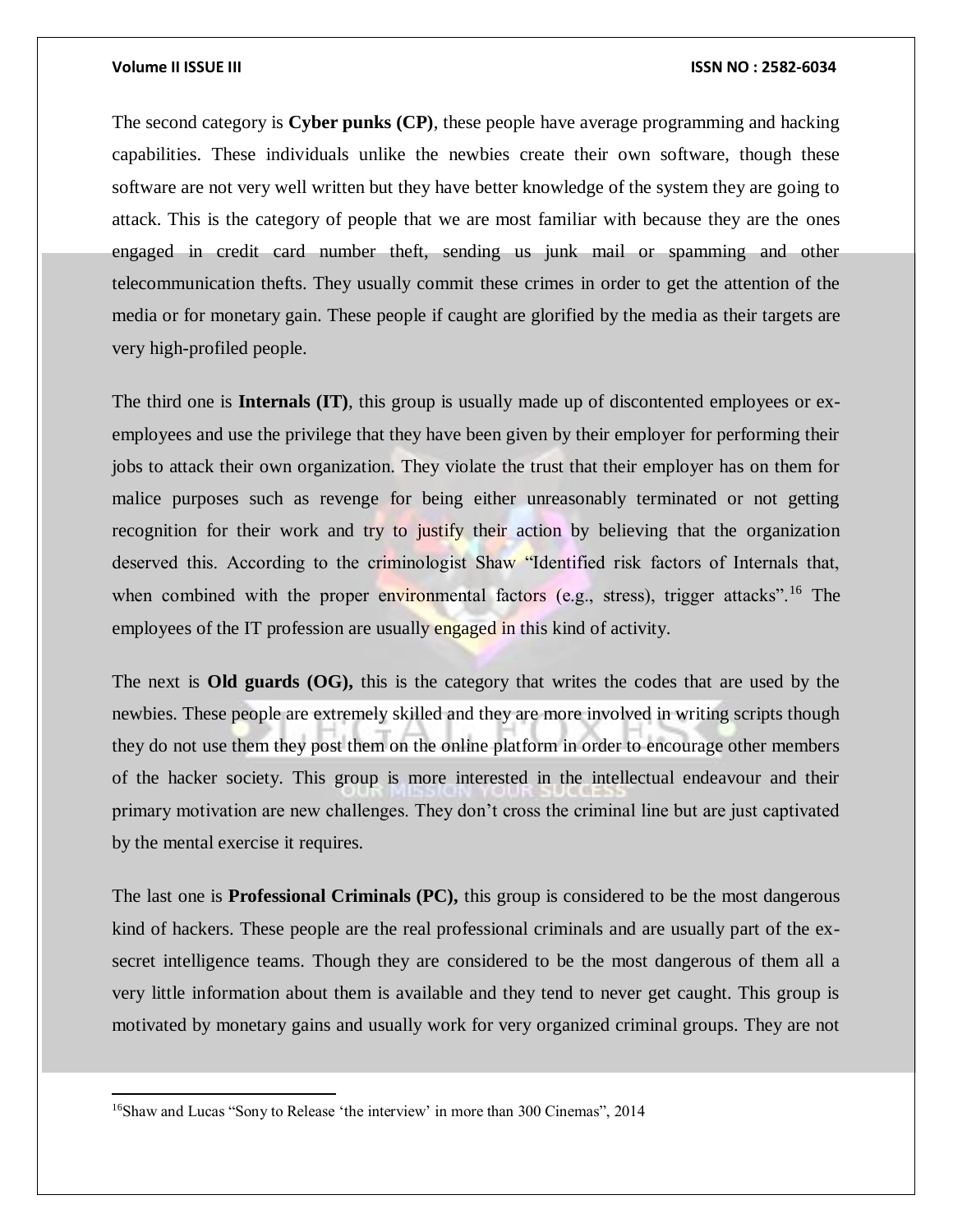interested in any form of fame or media glorification. It has been conjectured that this group has expanded since the dissolution of many intelligence agencies in the past.

Hence, why these computer geeks commit such offence can be understood by the following generalizations. The first one is that, these criminals hardly face any negative consequence for their actions as the technology is still lacking in this field, most of the hackers after doing such activities disappear without a trace and it becomes very difficult for the police to apprehend them and if they do get caught the punishment is not at all stringent or there is no punishment altogether and they can easily get away with it. The second reason for such conduct is that the people as well as the media glorifies such criminal and show their activities to be that of extremely talented people due to which many people as well as children get attracted towards such activities and lastly, it is very easy to hack into the computer systems, the automation are not very secure yet. With enough information available on the internet on this subject, it becomes effortless for people to start doing such ventures in the starting for fun and later on they become addicted to it.

### **IV. CHILD PORNOGRAPHY**

With the progress in the telecommunication sectors, the technologies have become affordable for all the sectors of the society. Almost everyone has a mobile phone with a good internet connection and every middle-class house has a Personal computer or laptops. Due to this new platform easily accessible by almost everyone on this planet. A convenient platform has been found by the child pornographers to share the dreadful images and videos of children in unpleasant situations being sexually abused. Catching these criminals have proven to be a dreadful work as the platform is so huge and the methods that are being employed are very least incompetent in relation to today's technology. As per criminologist Freda Alder "the underground child pornography industry is growing at a very rapid rate than before due to the advent of the printing press or cameras".

People who are involved in checking this misuse have reported that in the year 2019, 45 million photos and videos have been shared of children being sexually abused which was more than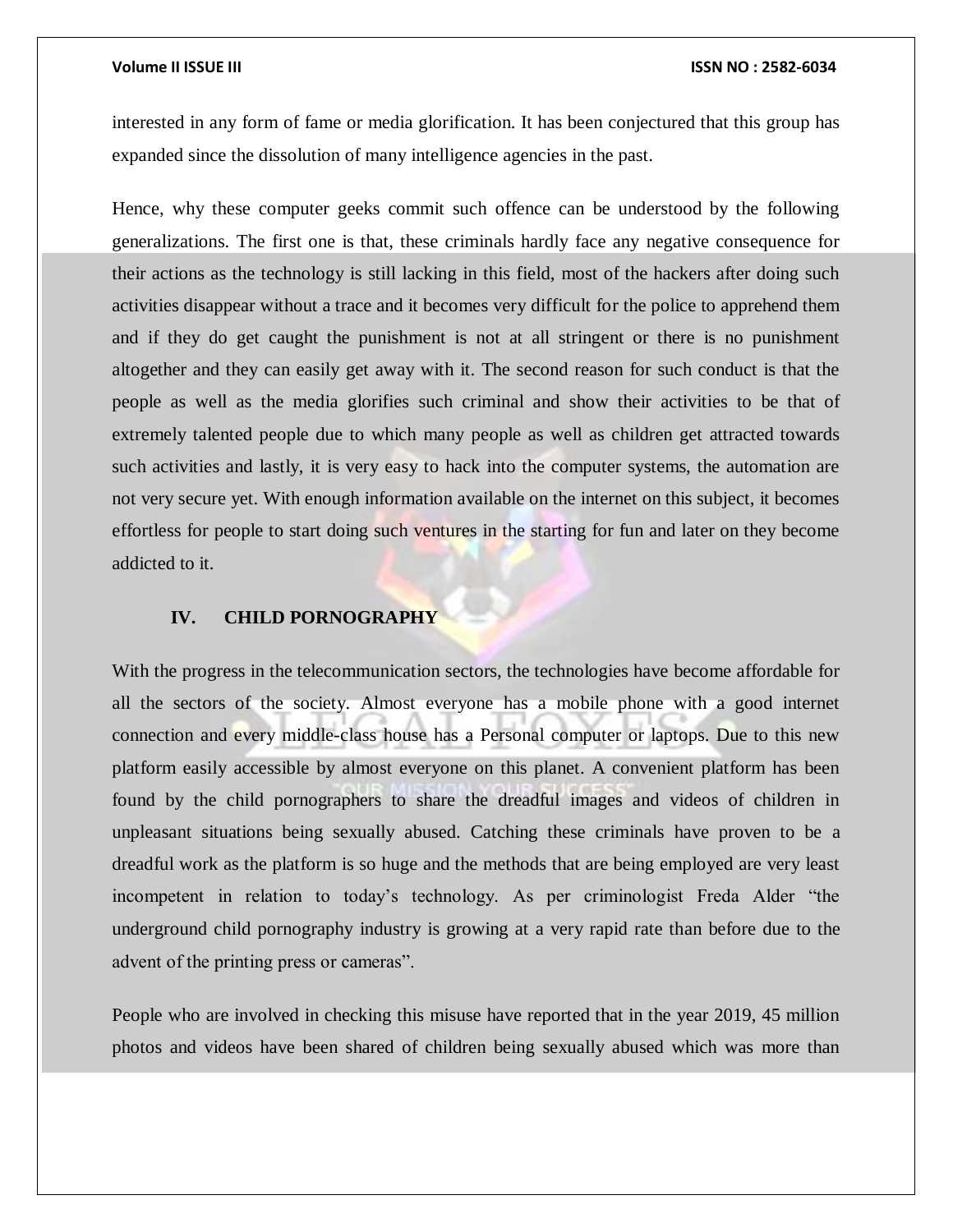double than what they found in the year  $2018^{17}$ . According to the research conducted by Ropelato in the year 2006, the annual net profit made by people involved in this business was more than 3 billion dollars. We can only fear the worst that how much it would have increased today with so much more advancement in technology. There is clearly a linkage between increased child pornography and development in the technology in relation to the internet<sup>18</sup>.

As claimed by Morahan-Martin and Schumacher in their work "Incidence and correlates of pathological Internet use among college students", the internet is acting as a playground by the people who are involved in deviant practices. This is because the internet provides the benefit of being anonymous and not having to meet other people. It becomes more convenient for people who think they can't be confronted due to the anonymity to engage in contentious behaviours for instance the child pornographers won't be able to do such conduct if they were in front of someone as they will have the fear of being caught.<sup>19</sup>

This feeling of lonesomeness and facelessness can make the person unable to control their own behaviour or think in a rational manner and such people become distant from others and stop caring what the others will think of them. Hence, clearly with the mix of anonymity and growth in intellectual property a dangerous result of increase in child abuse is resulting.

Albert Bandura in the year 1977 developed a theory named "Theory of reciprocal determination" according to which there are three factors that can affect a human conduct. These factors are: the environment, the individual and the behaviour itself. In conformity with this theory the behaviour that an individual will have will be the result of the social environment in which he is living as well as the personality of the individual. All these factors play a very important role as they complement each other and at last take effect on what the individual does. It is their personality that decides what kind of media content they are interested in.<sup>20</sup>

 $\overline{a}$ 

<sup>17</sup>"Statistics on child pornography *available* 

*at*https://enough.org/stats\_exploitation#:~:text=Sexual%20Predation%20%26%20Exploitation%2FChild%20Pornog raphy&text=Just%20over%20a%20decade%20later,of%20the%20total%20ever%20reported.

<sup>18</sup> L. Negredo "Child Pornography on the internet"(2016)

<sup>&</sup>lt;sup>19</sup>Morahan-Martin and Schumacher "Incidence and correlates of pathological internet use among college students" (2000)

<sup>20</sup>"What is Reciprocal Determination" *available at* https://www.verywellmind.com/what-is-reciprocal-determinism-2795907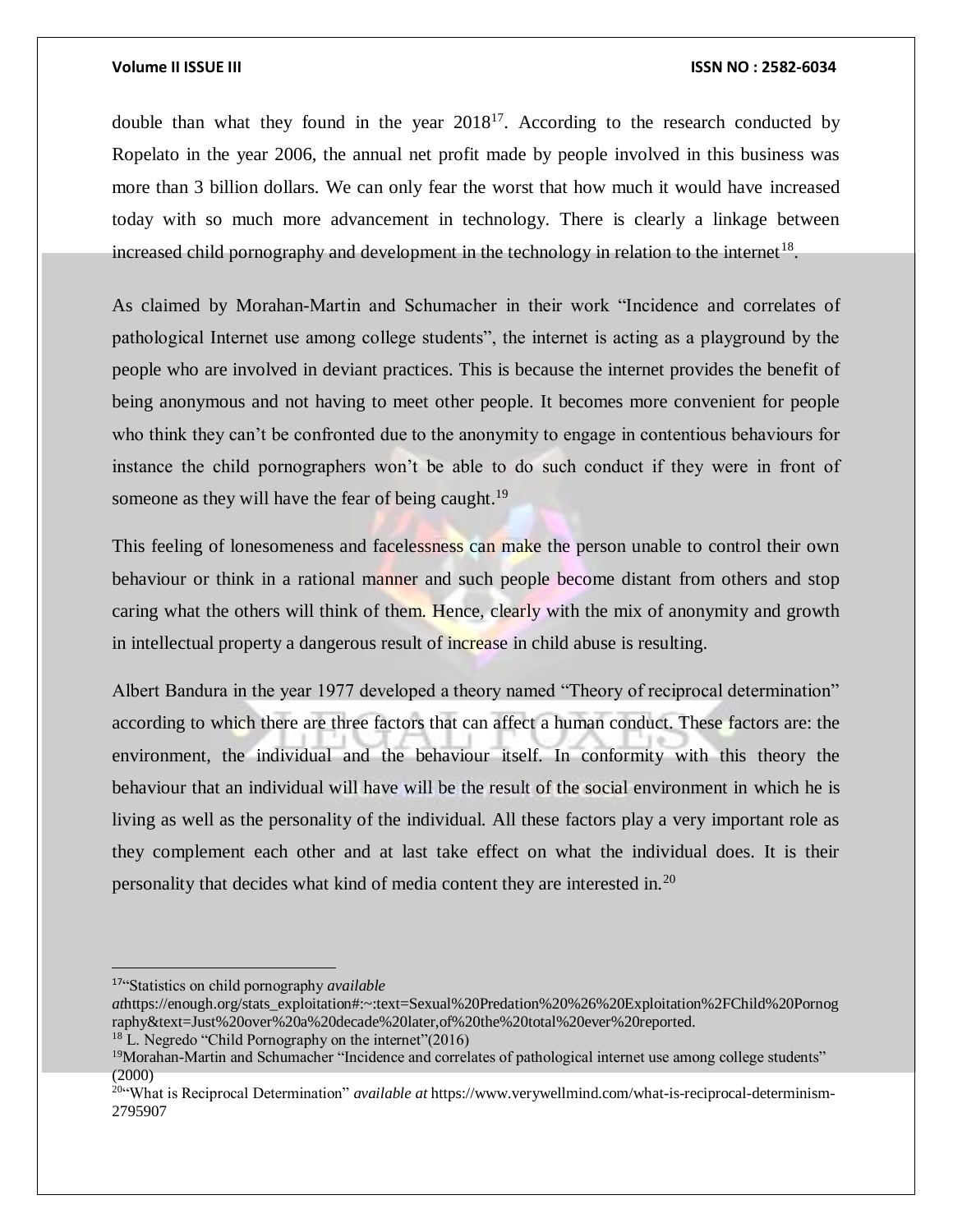

Bandura's theory was applied by Cooper, Howell, Yuille, Williams and Paulhus in their research work "Inferring Sexually Deviant Behaviourfrom Corresponding Fantasies: The Role of Personality and Pornography Consumption" to understand why some of the college students were into pornographic content while the others were not.<sup>22</sup> After conducting a thorough investigation, they found out that the people who had some subclinical psychopathy traits which means that the people who were impulsive, antisocial, had no remorse and did not empathize with others or experienced any form of guilt were involved in looking for porn more than the students who did not have this type of personality. Hence, they proved the Banduras theory of the different personalities effecting the outside behaviour.

The other thing that was laid down by Bandura in his reciprocal theory is that "the personality of a person is high lightened if he is under no constraint from the environment around him". The people who are involved in making and circulating such an horrific thing as child pornography is because as per Bandura they are disconnected from the outside world while using the internet due to which their deepest desire is heightened. All the efforts made by the legislatures are going

 $\overline{a}$ 

<sup>21</sup>Model of Reciprocal Determination *available at* https://www.integratedsociopsychology.net/theory/reciprocaldeterminism/

<sup>&</sup>lt;sup>22</sup>Cooper, Howell, Yuille, Williams and Paulhus "Inferring Sexually Deviant Behaviour from Corresponding Fantasies: The Role of Personality and Pornography Consumption" (2009)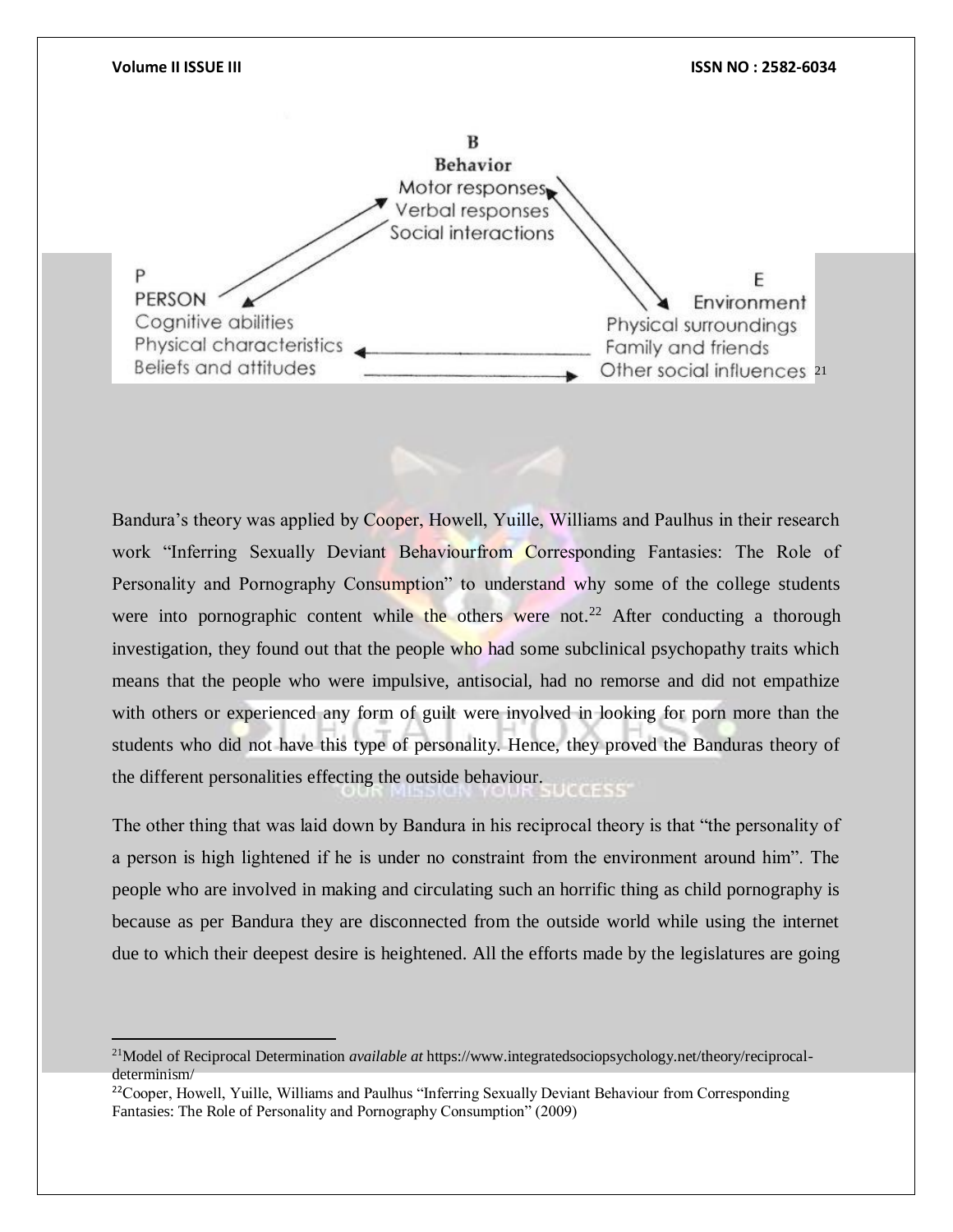$\overline{a}$ 

vain as the internet is being accessed from different parts of the world even if they try to close one website uploading such contents hundreds of new will be created in matter of days.

Hence, why these people circulate this type of material can be understood by the above discussion which included firstly that it is the result of the environment i.e they are disconnected from the outside world and slowly the emotionally becomes distant with it too. Secondly, internet provides these people anonymity due to which they feel that they can engage in any kind of behaviour without having any to deal with it or having their image in the society be affected and lastly, personality of a person play a major role, people who are impulsive, unempathetic, antisocial are more likely to engage in this deviant behaviour than others.

### **V. CHILD GROOMING THROUGH CYBER SPACE**

"Grooming is when someone builds a relationship, trust and emotional connection with a child or young person so they can manipulate, exploit and abuse them<sup>23</sup>". The intention of the predator for grooming can vary from having sexual conversation to asking them to send naked pictures and videos of themselves or having them do something of erotic nature on the web cam and the most dangerous one of all is asking them to meet in person which can lead to horrific things such as sexual abuse, trafficking etc,. The predator can be of any age, old or young or can be a male or a female.

Internet has been considered to be a very risky platform for children. Due to their young age they can be very vulnerable. The internet groomers can intentionally reach out to children by keeping a tab of the social media platforms they are available on and can sort out their target according to the locations. There are numerous social networking websites such as Instagram, facebook, snapchat etc, through which these predators can chat with them and through their tactics know the name of the parents, the school they go to, or any other places that they frequently visit. This delicate information can get them kidnapped, exploited and trafficked. But the one question that comes to everyone's mind after reading about child sexual abuse is that how and why would anyone do such things to such innocent souls?

*"Before all this, I thought a predator is someone who lurks in the bushes. I didn't think I was one. But then I realized the computer monitor was my bushes."*

23"Grooming" *available at*https://www.nspcc.org.uk/what-is-child-abuse/types-of-abuse/grooming/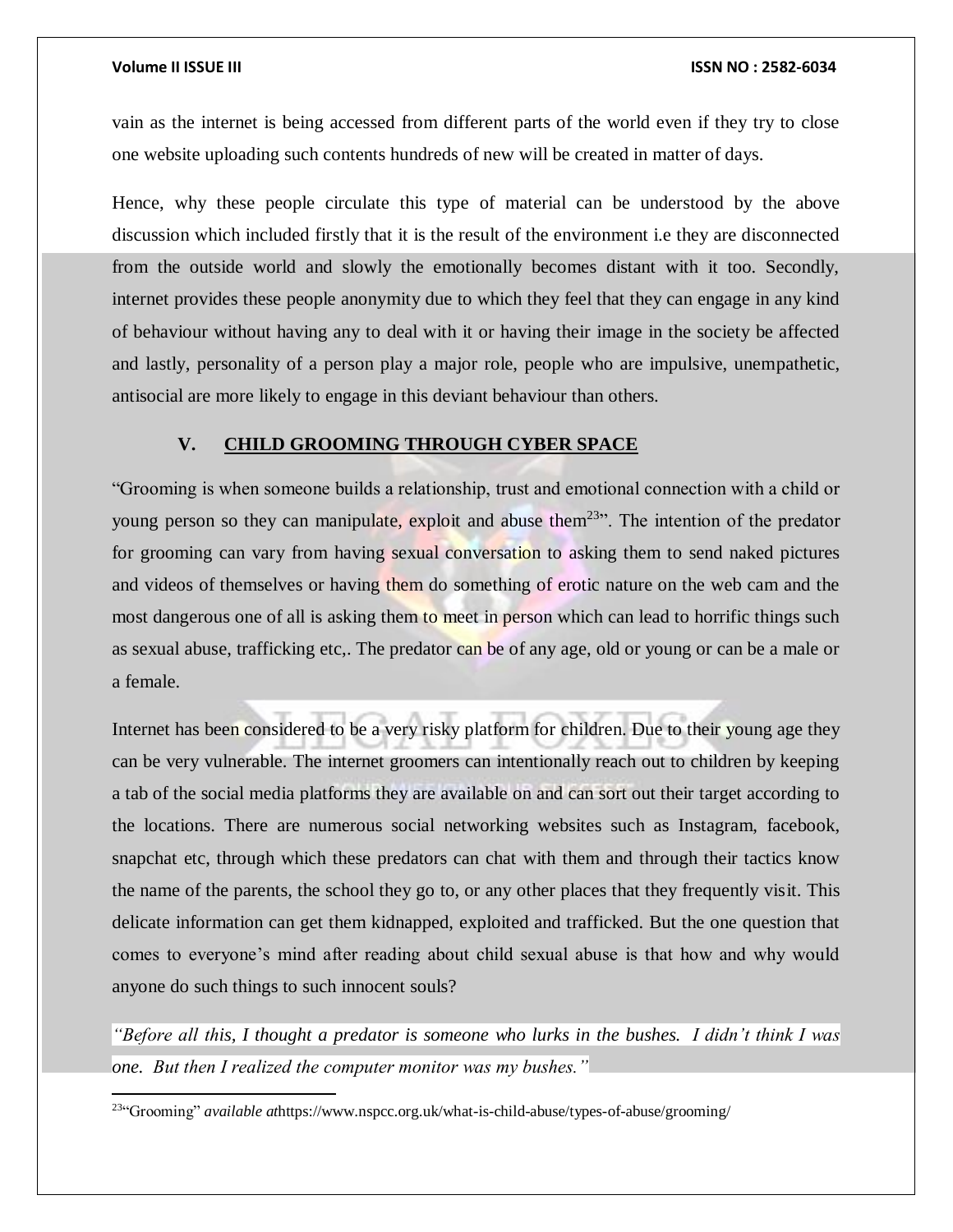This quote was said by a serial child predator named Jake Mattew Clawson while explaining his online obsession.<sup>24</sup> According to an analysis made by the authorities of famous social networking site "Myspace" in the year 2007 that the total number of users of their website were around 180 million and out of which 29,000 were the profiles of registered sex offenders in the U.S. This information is so chilling because these were the people who made account under their names, there will be millions of other offenders who might have made their profile under a fake name. After almost 14 years and development of the new chatting rooms such Instagram and many other,the dangers of grooming have increased more than tenfold times.

Many researches and studies have been done by criminologists and psychologists from all around the world to understand the behaviour of paedophilia. According to a report by Bogaert in the year 2001, he conducted a survey on male college students to know what kind of pornographic material they enjoyed. When they were given the opportunity, half refused to watch porn of any kind, 4% chose aggressive pornography and 3% chose child pornography.

O'Connell in the year 2003 conducted a sting operation in order to find out the methodology used by them for grooming the vulnerable children on the internet. She posed as a girl aged between 8-12 years and depicted herself having family issues and no friends on number of social medias and chat rooms, this style of communication played an important role in the process of grooming.

When the question about child predators was asked from Maya Nicholas, a former parole officer who had worked with the sex offenders as to what she have learnt from her experience? Why do they do such things to children?<sup>25</sup>

Maya was still in her internship when she was given an opportunity address meeting in which all sex offenders were to go for their therapy and for complete one year, she watched them ask each other questions like what attracted them towards children? She answered that the behaviour of the sexual predators is usually similar to those who were addicted to an addictive substance such as drugs. Most of them did not realise their mistake even when arrested and see nothing wrong

25 "Views and Experiences with sexual offenders*" available at* https://journals.sagepub.com/doi/10.1177/0306624X11432301

 $\overline{a}$ 

<sup>&</sup>lt;sup>24</sup> Christine D. Marcum "Book Review of Sexual Predators: How to Recognize Them on the Internet and on the Street - How to Keep Your Kids Away"pg 252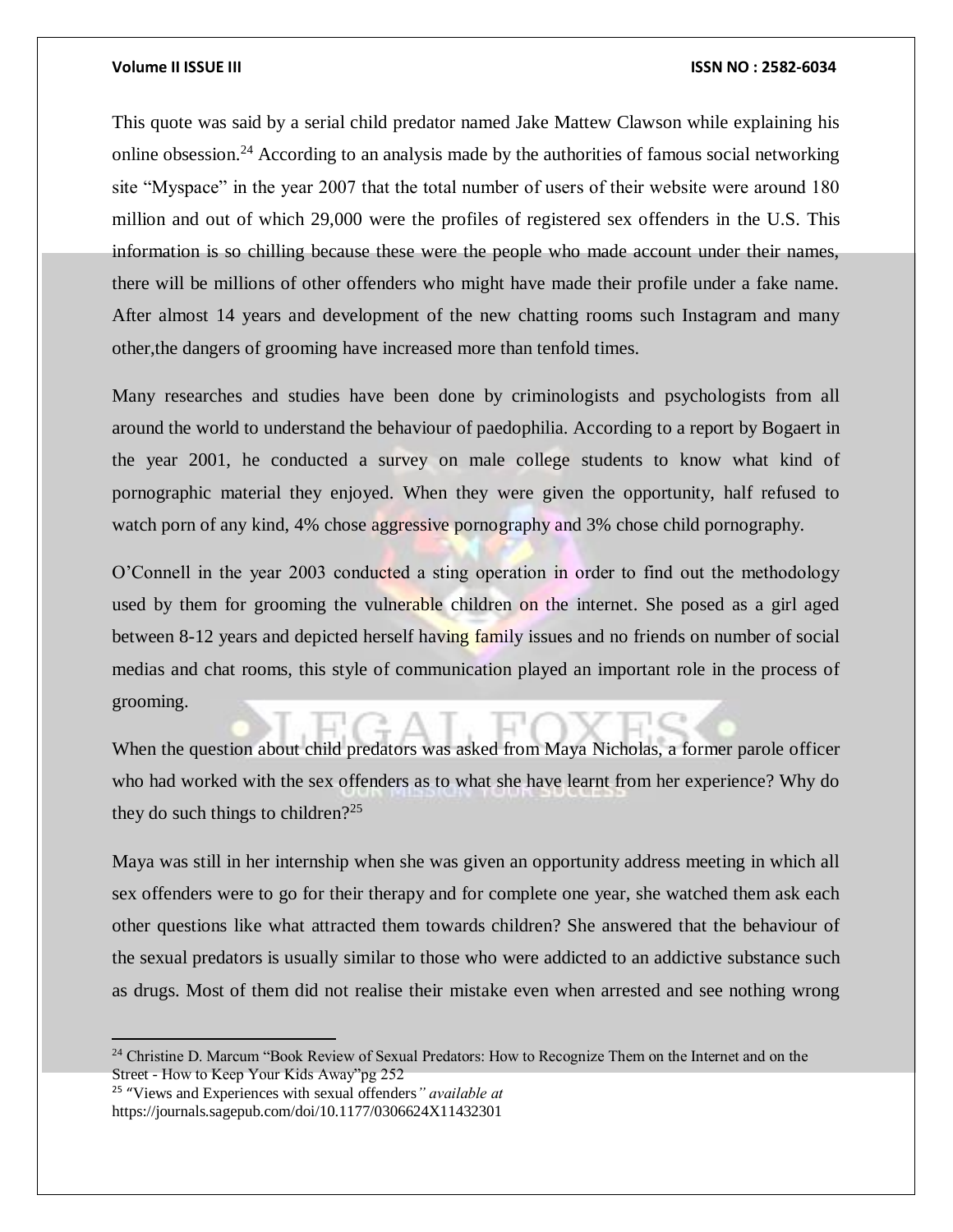with their behaviour. When asked why? The most common answer was that they liked the feel of it and that they felt sexually stimulated only by children and not by women or any other person.

They said that there are chances of being rejected by women but children can easily be manipulated through presents and even by showing support and acting like you understand what they are going through. It is easier to build trust within children and make them do whatever they wanted. The children could not just shut them out. While some other claimed that it was due to loneliness that they were triggered.

As per a study conducted by M.L. Scott the main cause of paedophilia can very well be ascribed to the biological as well the environmental factors of that individual. According to him the dominant factor in paedophilia is cerebral dysfunction in an individual. Whereas, as per DiChristina the preferences of sexual nature are a result if sone childhood trauma or experience that the child underwent. $26$ 

There is also a study thar says, paedophiles are usually those people who have been themselves abused when they were of a young age. When they were young, they could not control what was happening to them. So, when they become adult, they want to be the master and assault young children like they themselves were molested. They want to now have the upper hand over someone who either look like them or is of the same age when they were assaulted.

Hence, it is now somewhat clear now that why do these people hurt such innocent children the main reason that we have understood is they themselves have been molested by someone else at a very young age which lead to a traumatic experience and has ingrained in the nervous system of these paedophiles which is why they attempt to relive the situation but now be dominant and not helpless. The other thing we learned was to paedophiles sexual activity with children was like drugs. They have same brain structure as those who have an addiction to a substance and hence, they can't see anything wrong in their behaviour.

### **VI. CYBER VICTIMIZTION**

 $\overline{a}$ 

With the advancement in the information technology platform many types of new form of business have developed that were not in existence before, one such thing is being able to

<sup>&</sup>lt;sup>26</sup>Minte L. Scott "Neuropsychological Performance of Sexual Assaulters and Pedophiles" (1984)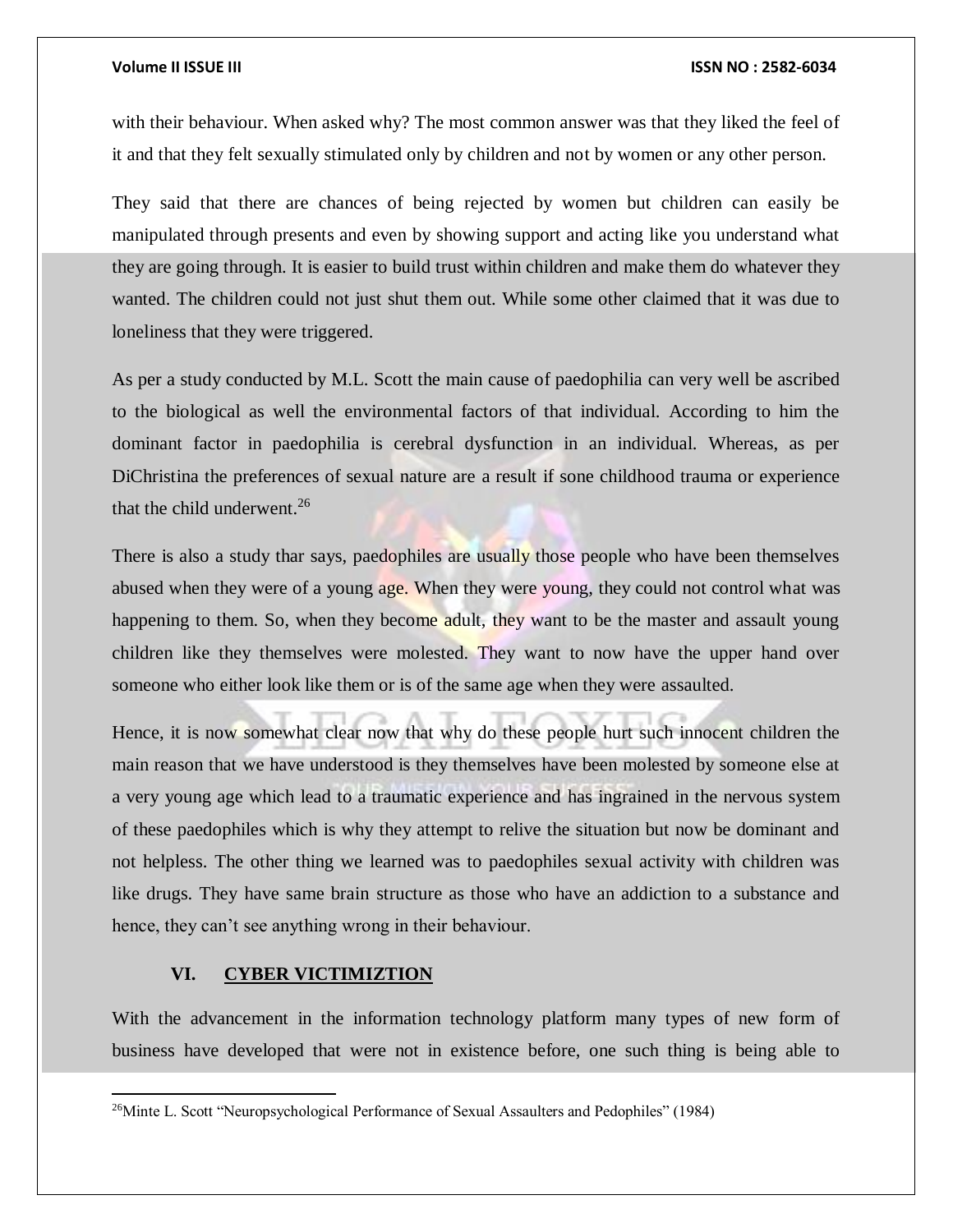$\overline{a}$ 

communicate with other people by sitting in any corner of the world. The development in telecommunications have become so advanced that one can communicate with others without even reviling who they really are. So, many of the haters or bullies have taken advantage of this and started the victimization of others and majorly of young adults through this medium. This have led to a tremendous increase in the cases of depression, anxiety, low self-esteem and suicides among adolescents as well as adults and is a major health concern.

Cyber victimization is that process in which the users use the information and communication technology in order to exploit, torment or terrorize others. Cyber victimization can include cyber bullying, cyber harassment, hacking or malware infection.There have been several different studies in this regard. According to the report by Sandra Brochado, Sara Soares and Silivia Fraga in their paper "A Scoping Review on Studies of Cyberbullying Prevalence Among Adolescents<sup>"27</sup> has mentioned that almost 4.9 and 65% of young adults have experienced cyber victimization through internet.

Have you ever thought why due to discovery of online platform the aggression of people has increased two-fold than it used to be before? Why have the victimization surged?

This can be explained by "Online Disinhibition effect" given by Suler which provides that people are more likely to behave differently while on web than they do face to face because internet helps them feel freer and they tend to communicate more blatantly than when the person is right in front of them. A term digital schizophrenia has been coined in order to explain the dual personality of people, some people who are shy in person can have a completely opposite personality while using such devices. The reason behind it can be the benefit of anonymity.<sup>28</sup>

Now this might have some positive effect such as people being able to express their opinion more openly but at the same time the negative impact far exceeds the positive one. For instance, if a child is using this and start telling everything about themselves to a stranger, they are talking to on the social media can lead to trafficking, kidnapping etc

<sup>&</sup>lt;sup>27</sup>Sandra Brochado, Sara Soares and Silivia Fraga "A Scoping Review on Studies of Cyberbullying Prevalence Among Adolescents" (2016)

<sup>28</sup>Suler, J. (2005) The Online Disinhibition Effect. Int J. Appl. Psychoanal. Stud., 2(2): 184-188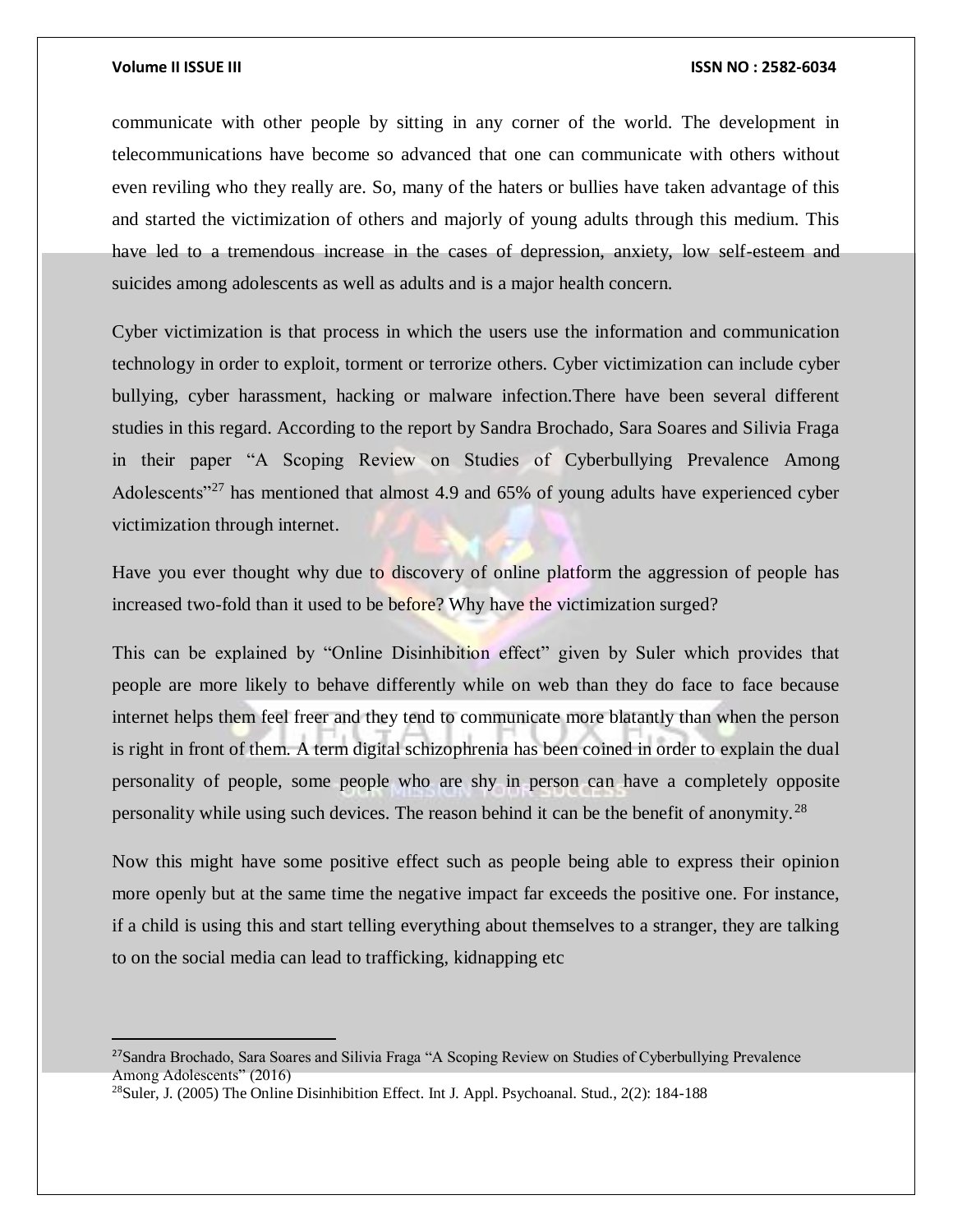It was suggested by criminologists Roncek and Mater that various kinds of cyber victimization can be best explained by the "Routine activity theory". This theory states that in order for a crime to occur three components must be present. (a) a suitable target (b) there must not be any guardian around (c) there must be a motivated offender.

An *accessible target* can be any person, thing or place which is easily available and hold some value to the offender. Second, *absence of a guardian* who is capable and could protect the target, it can be security guards, friends, neighbours or even a lock or security cameras and the last one is *presence of amotivated offender* who thinks that the target is vulnerable and the guardian is absent

In 2006 *Alshalan* a criminologist while applying Routine Activity theory to cybercrime argued that the netizens who more often use the internet are more likely to be targeted by a motivated offender. He further said, the people who divulge their financial and personal information more on the online space are at more risk of cyber victimisation.<sup>29</sup>Therefore, it can be said that not everyone faces the same level of risk, for some the risk is more in comparison to others. But generally, cyberspace itself is a very tricky place. No one is completely safe or secured.

For instance, if a girl posts a picture on Instagram and does not keep her profile private, she is tending to be exposed to more bullying than the people who just add their known and keep the privacy of their profile on.

Hence, we now understand that even a small mistake such as giving an information to a stranger which might not mean anything to you can be used against you. Cyber aggressors might be a polite social butterfly but while operating the web their personality can change completely and all the hatred that they have kept hidden deep down in their hearts are vented out on such platforms which may cause hatred filled comments, messages etc and can have a destructive impact on the mental health of the victim ergo victimization.

### **VII. DIGITAL PIRACY**

 $\overline{a}$ 

BabumoshaiBandookbaaz, Udta Punjab, Paa, Manjhi, Tera kyahoga johnny, we all have heard about these Bollywood movies, but what do all these movies have in common? All these movies

<sup>&</sup>lt;sup>29</sup> Abdullah Alshalan, Cyber-crime Fear and victimization 109 (Mississippi State University, 2006)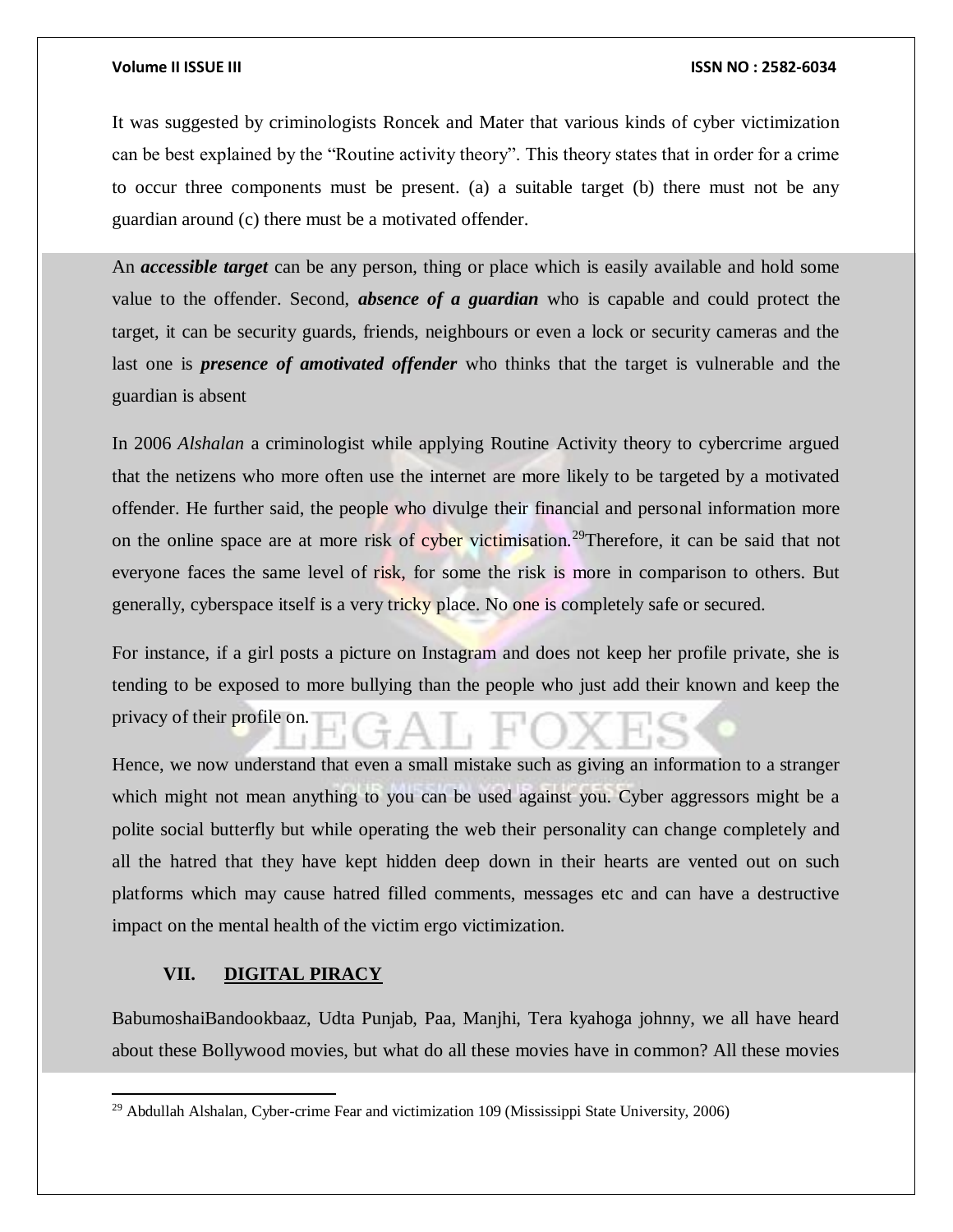l

### **Volume II ISSUE III ISSN NO : 2582-6034**

were leaked on the internet before their official release on the cinema. We can't even imagine the work and effort that goes into the making of these films and all their efforts goes in vain due the infringement of their copyrights.

Piracy is one of the most prevalent form of copyright infringement in India. Cyber Piracy has been defined as "various deceptive practices that the companies or individuals engage in to profit from the online users<sup>"30</sup>. It come about when an individual copies information from the legit sources and distributes or sells that material online, unaccompanied by the assent of the indigenous developer of the creation. This illegal sharing can of games, movies, software, etc. There are primarily 5 types of online piracy:

1. **Counterfeiting:** To counterfeit means to copy something that is real or original, with the ill will to sell or distribute it for their own profit.

2. **Internet Piracy:** It means to download an authentic material from somewhere and then illegally uploading it on different webpage without the permission of the creator.

3. **End-User Piracy:** It is when an individual uses an unlicensed copy of software for its own operation without authorization.

4. **Client-Server Overuse:** Client-server overuse refers to the form of piracy where a central program is being used by too many people at the same time, without any license.

5. **Hard-Disk Loading:** Usually in order to boost up their sales or to make the purchase more attractive, some users illegally load copyrighted software on the hard disk of a new computer, this is known as Hard disk loading.<sup>31</sup>

Piracy has a negative effect on the life of every single person involved in these industries. Due to the illegal downloading of software, movies, songs, games etc, these industries are not making profits as much as they should because of which less money is being invested into new projects. Hence, there is less wok for the people who play a major role in these industries such as developers, directors, musicians, security guards, sale people and many more. Most of these people have lost their livelihood and are suffering.

According to the statistics - 126.7 billion of loss is endured by the television shows produced in the united states every year. Almost 70,000 of the people working in the music industry lose their

<sup>30</sup> Digital piracy *available at* "https://sites.google.com/site/cybercrimewiki/4-program-study-outline/7-piracy"

<sup>31</sup> "Types of piracy" *available at* https://www.nortonlifelock.com/us/en/legal/anti-piracy/types-piracy/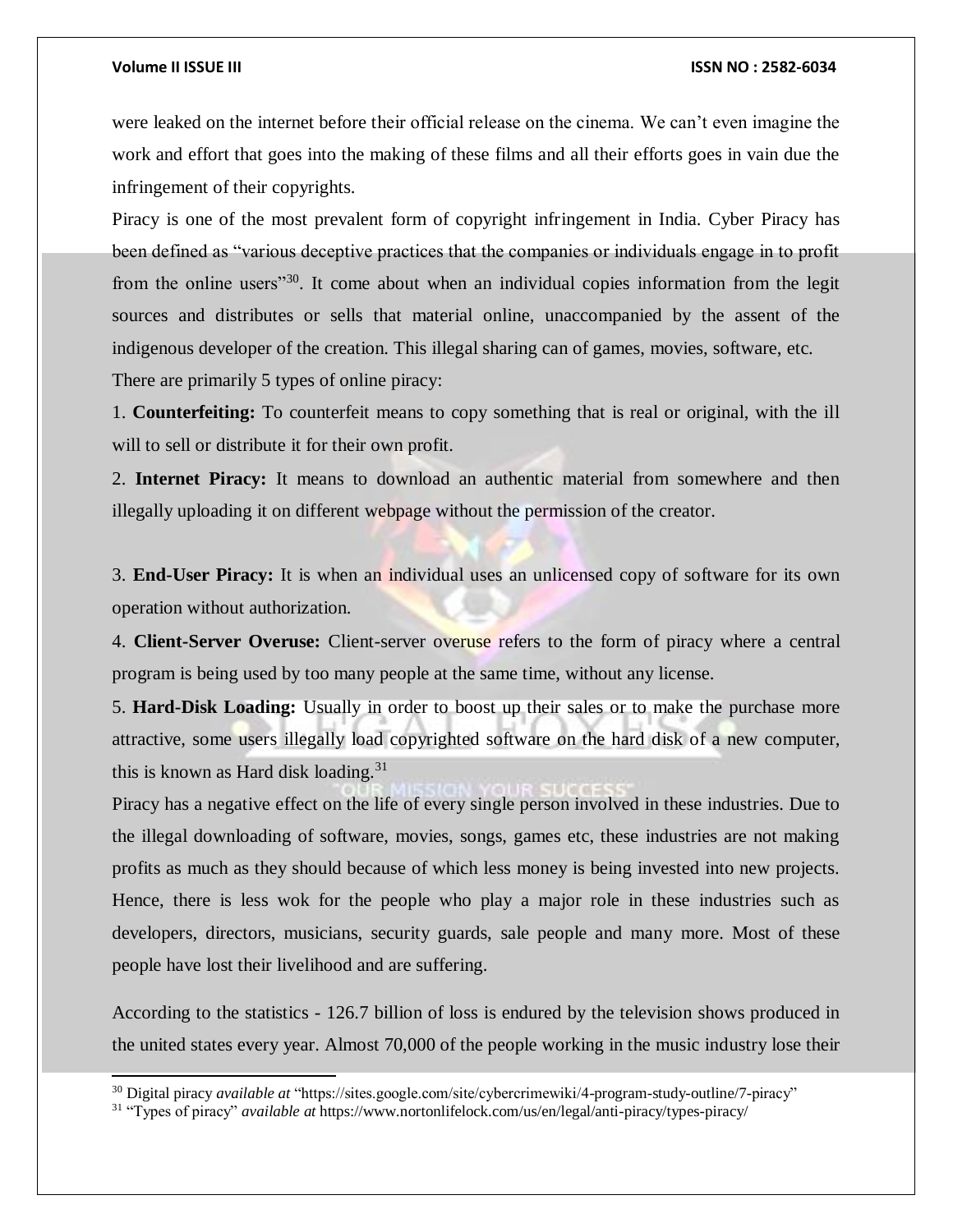$\overline{a}$ 

### **Volume II ISSUE III ISSN NO : 2582-6034**

jobs each year. Annually, movie industry globally suffers a loss due to pirated content of \$40 billion to 97.1 billion<sup>32</sup>. The question here is if piracy is illegal why so many people are still engaging in this atrocity?

If we try to find the answer to this question, we can explain it with the help of Differential theory given by Sutherland and Cressy in the year 1960, this theory is known to be the first of all the social learning theory. This theory explains that a criminal behaviour is learnt, and that if a person is exposed to an environment which is not in compliance of law for a very long time. They will start learning it. As per, differential theory it is the most intimate group of our life which has the most effect on us such friends, family members or even the movies or series that we love to watch. And hence what they do feel normal to us it is not of importance if it abides by law or not.<sup>33</sup> Some aspect of piracy has been found to be associated with differential association theory and has been confirmed by the test done by Skinner and Fream which was the first test conducted in this regard. Higgins and his colleagues have also through their studies supported the differential association theory.<sup>34</sup>

Another theory of criminology which can help us understand this behaviour is deterrence theory given by [Cesare Beccaria](https://en.wikipedia.org/wiki/Cesare_Beccaria) and [Jeremy Bentham.](https://en.wikipedia.org/wiki/Jeremy_Bentham) They speculated that how effective a law is would depend on how the punishments are supervised.<sup>35</sup>

If the punishment of doing an offence outweighs the reward a person will not commit an offence as a criminal would choose to either follow or break the law after scrutinizing the risk and reward of their actions. For instance, Ram and some of his friends were coming back from school when someone suggested breaking the window of the principle's car. Ram thought 'that if he gets caught, he will get in a lot of trouble'. As Ram did not want to get into any hassle, he decided not to break the window and went home. This is how deterrence plays an important role in making people obey the law.

<sup>32</sup>Statistics on Digital piracy *available at* https://www.ibc.org/trends/digital-piracy-costs-us-economy-30bnannually/4037.article

<sup>33</sup> "Sutherland's Differential Association theory" *available at* https://www.thoughtco.com/differential-associationtheory-4689191

<sup>&</sup>lt;sup>34</sup> Whitney Decamp "Piracy on the high speeds: A test of social learning theory on digital Piracy among college students" (2008)

<sup>&</sup>lt;sup>35</sup> Patrick M. Morgan "The concept of deterrence and deterrence theory" 2017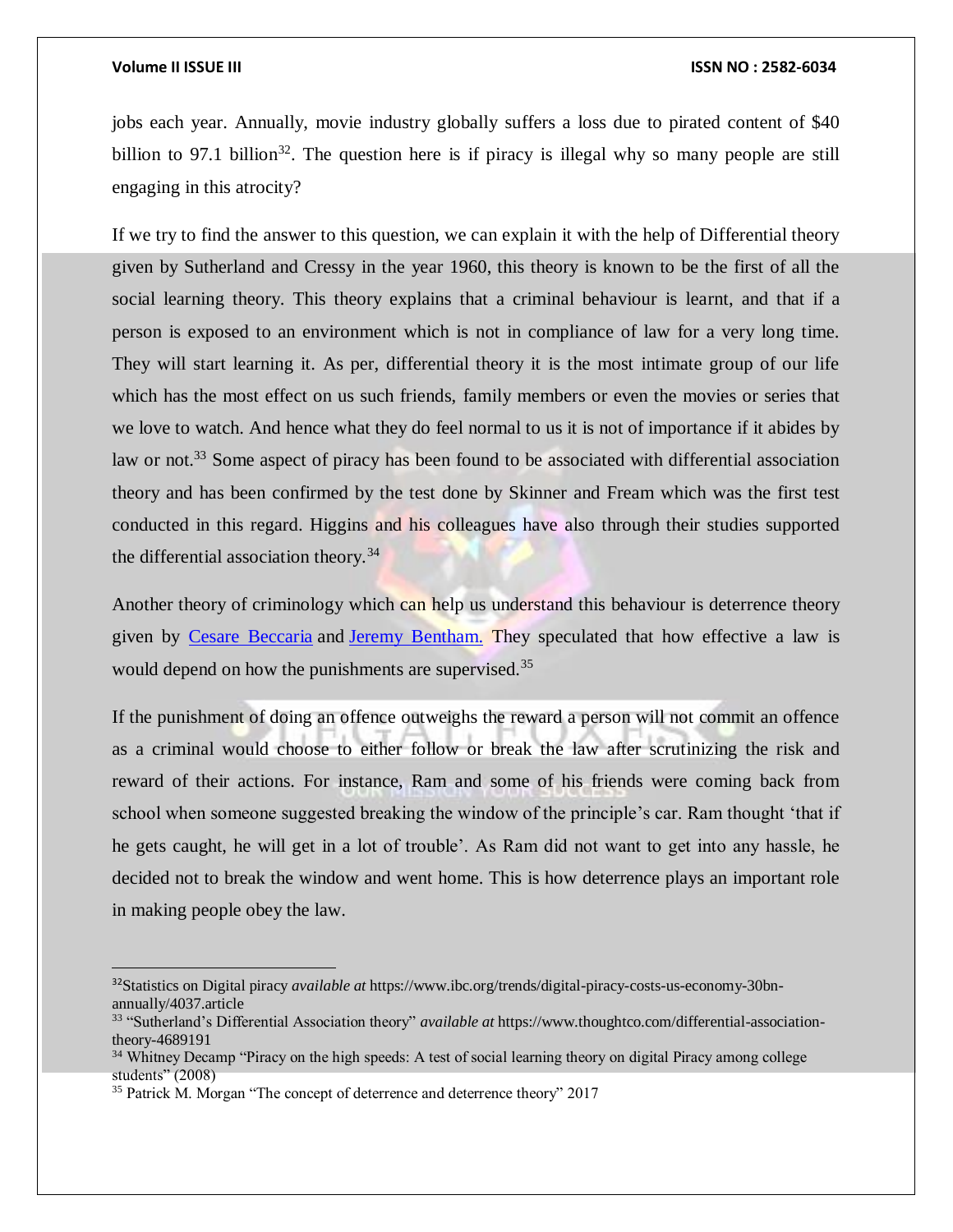In case of digital piracy, as well there maybe advancement in technology but the measures to control it is still not sufficient. Hardly one 1% of the people who are engaged in this type of behaviour are caught and the reward if we see is lot more. They get to download shows and movies for which they might have to pay hundreds of dollars for free.

Hence, from the above discussion it is clear why people are taking part in such activity. The main reason is that there is a lot of gap between the technological advancement and the legislative remedies for this. People are getting more than what theymay not lose. Further it is the people around us who are helping us learn this kind of behaviour and if we ask them about it the most common answer, we will get is that they were not even aware that it was a criminal act as everyone does it. Therefore, the awareness is also less and needs to be improved in order to stop this deviant behaviour.

### **CONCLUSION**

"Threat is a mirror of security gaps. Cyber-threat is mainly a reflection of our weaknesses. An accurate vision of digital and behavioural gaps is crucial for a consistent cyber-resilience." ― Stephane Nappo

Cybercrime is one of the most considerable menace now than it was ever in the history of humans. If a cyber-criminal is able to pull off even one successful attack, it can have an extensive imputation on other's life. It can lead to huge financial losses as well as the trust of the consumer in their organisation is also affected. The estimated loss to an industry due to these cybercrimes is of billions of dollars annually. This nefarious crime does not have only monetary effects but cybercrimes such as Cyberbullying, cybervictimization, cyber stalking. Victims of these crimes often fall into depression and experience extreme sadness, loneliness, and feel low self-esteem, they may feel they are not loved. All these can lead to suicidal thoughts and behaviour.